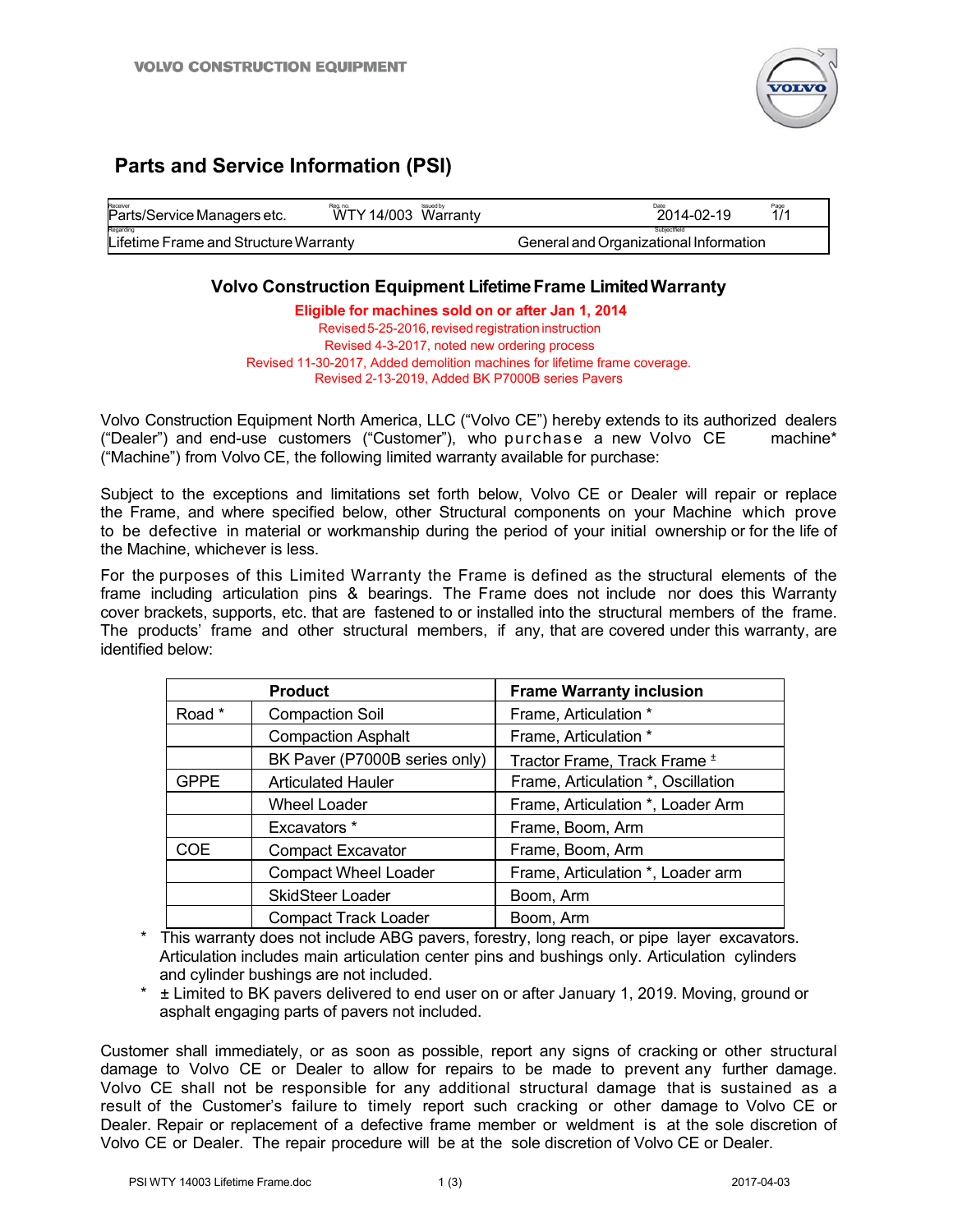

#### **Volvo Responsibility**

If a defect in material or workmanship is discovered and the Customer promptly takes the Machine to an authorized Volvo CE repair facility, Volvo CE will:

- Provide (at Volvo CE's option) authorized repair procedures or new, remanufactured or Volvo CE approved replacement parts or assembled components to correct the defect.
- Provide, during normal working hours, the labor required to repair the defect.

#### **Owner responsibilities**

Owner agrees to:

- Upon submission of a claim, provide proof of the Machine's delivery date and supply photographs of the area repaired before and after the repair;
- When reasonably requested to do so by Volvo CE or its authorized Dealer, make the Machine available for periodic service inspections;
- Follow all maintenance procedures and practice recommendations by Volvo CE, including those found on the Machine and in the Volvo CE Operators Manual;
- Not misuse, abuse or otherwise improperly operate or maintain the Machine;
- Promptly report any defect you believe is covered under this Warranty; and
- At Volvo's request, return any part that has been replaced.

#### **Limitations**

This Warranty covers only defects proved to arise from the Frame or, where specified above, other covered Structural component's material or workmanship. Thus this Warranty does not cover damage to the Machine caused by, including but not limited to:

- Fire, theft, vandalism, riot, labor disputes, explosion, chemicals, salt, collision, casualty or damage from wind, water, flood, lightning, heat, cold, hail, earthquake, acts of God, or anything else beyond Volvo CE's control
- Misuse, abuse, and improper operation or maintenance of the Machine
- Use of unauthorized replacement parts not supplied by Volvo CE
- An unauthorized modification of the Frame or Machine that impacts the Machine or Frame's performance

#### **This Warranty does not cover:**

- Any costs or expenses for transporting the equipment to an authorized Volvo CE dealer for repair
- Travel time, mileage and lodging for a service technician to go into the field to make repairs
- Any local and state taxes
- Parts shipping charges in excess of those which are usual and customary
- Paver auger support frames
- Paver screeds
- Paver Hopper

The "Volvo Construction Equipment Frame Lifetime Limited Warranty" is transferable from Dealer Rental / Lease machines to first buyer. Independent rental machines are not eligible for LF transfer.

THE FOREGOING LIMITED WARRANTY IS EXCLUSIVE AND IS IN LIEU OF ALL OTHER WARRANTIES, EXPRESS OR IMPLIED, AND THERE IS NO IMPLIED WARRANTY OF MERCHANTABILITY OR FITNESS FOR A PARTICULAR PURPOSE. REMEDIES AVAILABLE TO BUYER ARE LIMITED TO MAKING A CLAIM UNDER THE FOREGOING WARRANTY AND ARE EXCLUSIVE AND EXPRESSLY LIMITED TO OBTAINING THE PARTS AND LABOR IN ACCORDANCE WITH THE TERMS OF SAID WARRANTY.